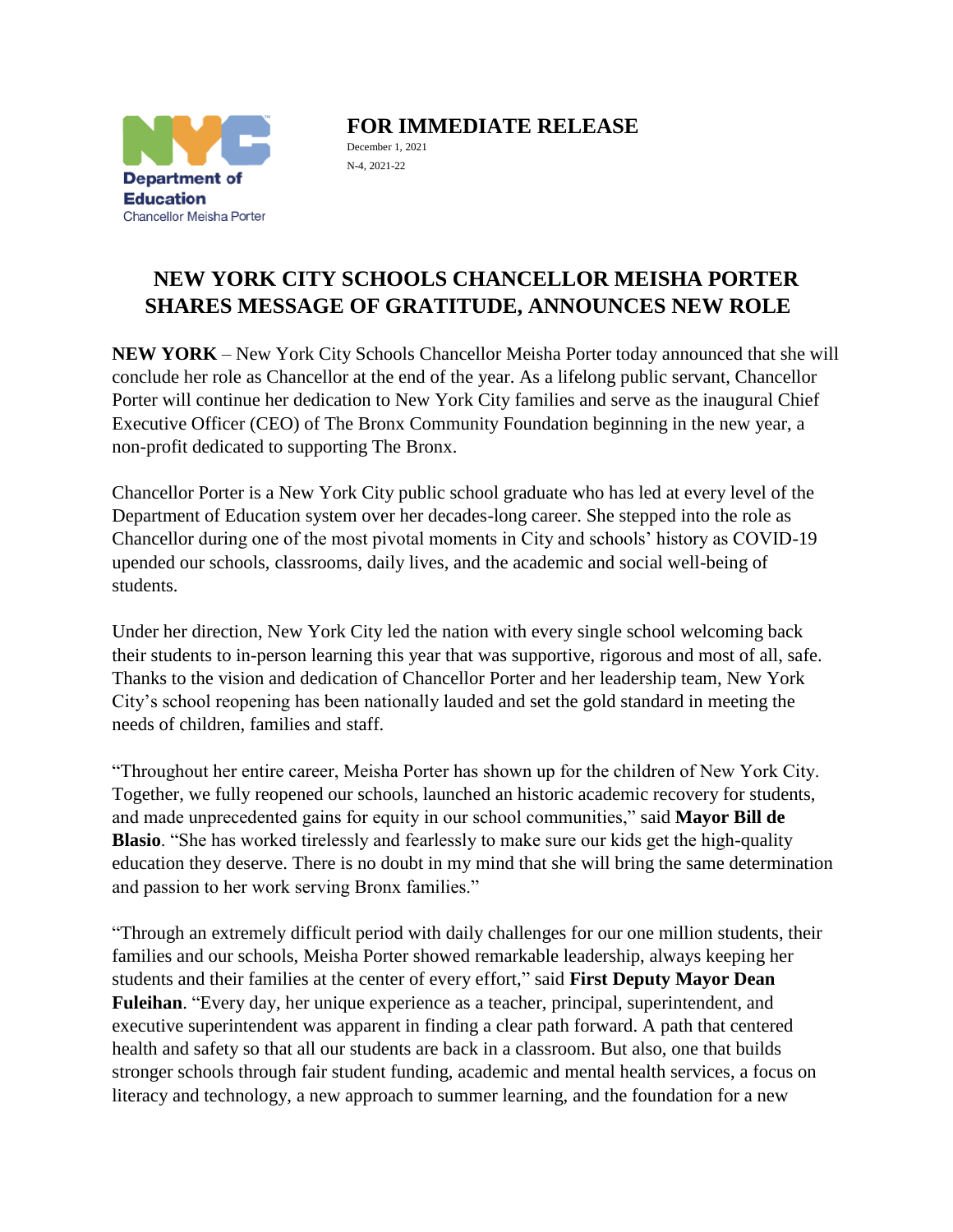inclusive curriculum. Meisha builds trust, cooperation and inspires confidence. It has been a privilege to partner with her as Chancellor."

"It has been the honor of a lifetime to serve my home – New York City – and its incredible young people, educators, and families as Chancellor during one of the most pivotal times in our history," said **Schools Chancellor Meisha Porter**. "Our school communities have been through so much, and I am incredibly proud of the heroic work from each and every one of our staff members who made it possible to reopen our school buildings and provide our students with the excellent, affirming education they deserve. At my core I am a public servant, and I am so deeply grateful my next steps aren't taking me too far and I get to continue serving the communities and neighborhoods that make this city the best in the world as the inaugural President and CEO of The Bronx Community Foundation."

"I sincerely thank Chancellor Porter for her years of service to New York City's schools and children," said **Governor Kathy Hochul**. "I look forward to partnering with Chancellor Porter in her continued work for the people and communities of the Bronx."

"I congratulate Meisha Porter on her tenure as Schools Chancellor. She assumed the role amid unprecedented challenges to our school system, and successfully oversaw the implementation of a universal summer school program, the resumption of in-person learning this fall, and historic investments in our schools under the Fair Student Funding formula, among many other achievements. I wish her all the best as she transitions into her new role, and know that she will continue to be a powerful voice for our students and educators, as she has been throughout her entire career," said **Brooklyn Borough President Eric Adams.**

"As chancellor, Meisha Porter led the safe reopening of the nation's largest school system and worked to provide high quality education and mental health supports to all New York City's students," said **United States Secretary of Education Miguel Cardona**. "I look forward to the work she will continue to do for the families, students, and communities of the Bronx."

Since her appointment in March, Chancellor Porter has put the recovery of New York City school communities at the center of all Department of Education priorities. Beginning with reopening high schools during her second week as Chancellor, she worked every day to support and keep schools, educators and students safe:

**Setting gold-standard health and safety protocols -** New York City's school safety protocols have resulted in an incredibly low in-school positivity rate of 0.34%. Porter ensured this was a collaborative effort with the city's health experts, families, community leaders, employees and more, and schools have served as neighborhood hubs of the COVID-19 response through inschool vaccination sites which have led to over 42,000 students getting vaccinated, over 1 million free meals given out to NYC residents, and the distribution of 650,000 devices to students across the City. She led the groundbreaking COVID-19 DOE employee vaccination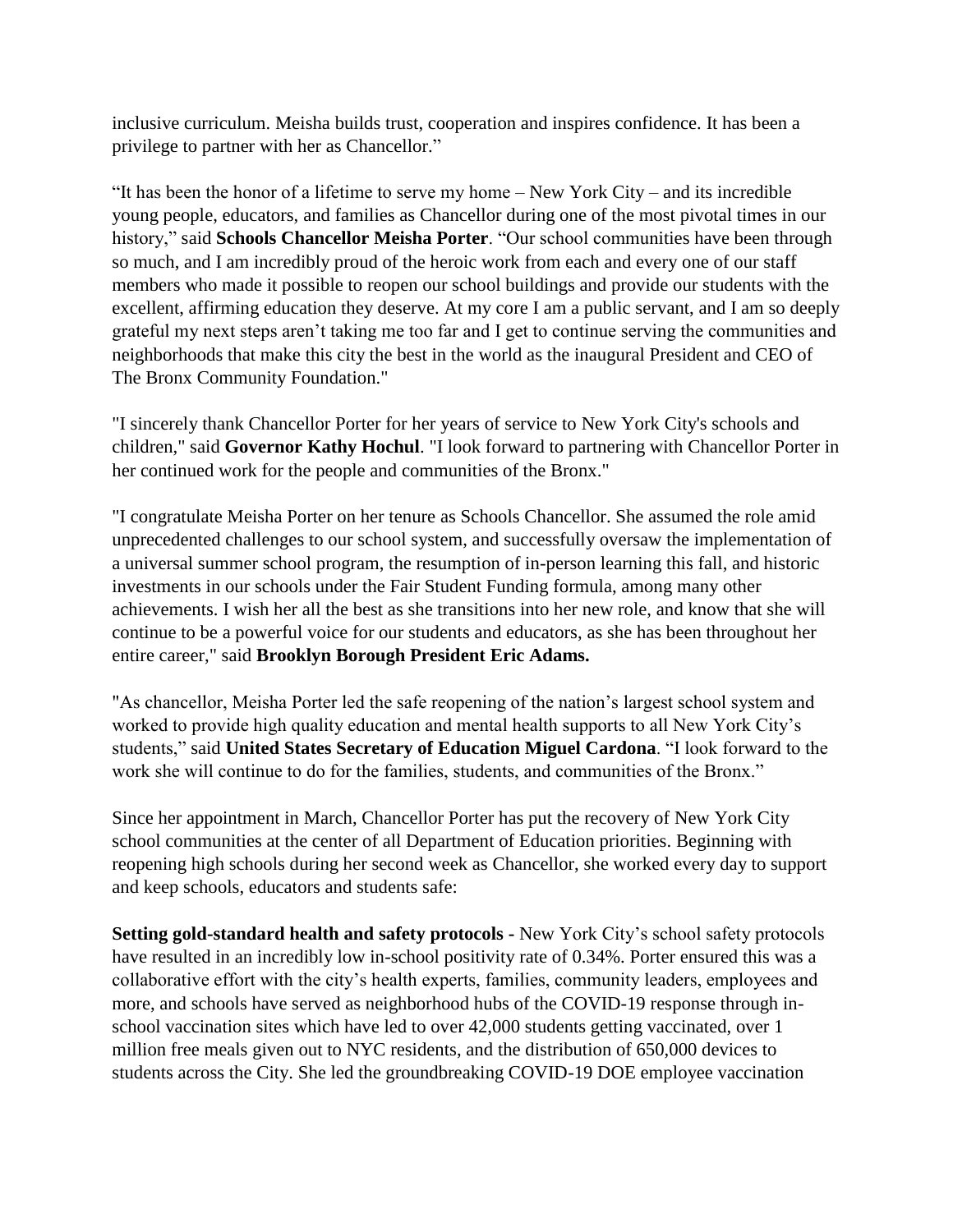mandate which is keeping our students and staff safe, ensuring that 100% of DOE employees working with children in schools are vaccinated.

**Expanding 3-K for All to every district citywide** – New York City is leading the nation in making early childhood education accessible for all, and Porter announced the latest expansion of 3-K for All to reach every school district citywide and provide 40,000 three-year-olds with free, full-day, high-quality, early childhood education. Building on the success of Pre-K for All, 3-K for All is the nation's most ambitious effort to provide universal early education for every three-year-old and helps ensure children are prepared for kindergarten and have a strong start in school and life.

**Creating Summer Rising, a bridge back in person learning -** Under Porter's tenure, DOE launched Summer Rising, a free, in-person, all-day summer program that served 200,000 students at almost 800 sites across the five boroughs this summer and will continue in the years to come. Summer Rising created a bridge back to school in the fall and gave families an opportunity to reengage with their school communities as they too returned to normal routines including going back to in-person work.

**Launching a bold, rigorous Academic Recovery Plan -** Supported by the gains made in Summer Rising, Porter also announced critical initiatives and programs to support the return to school in the fall – The New York City Academic Recovery Plan. This bold, rigorous framework focuses on early literacy, developing students as digital citizens, preparing students for college and careers, investing in special education services, expanding social and emotional learning supports, and building the "Mosaic Curriculum," a universal curriculum for all schools that reflects New York City's diverse students.

**Supporting the Social-Emotional & Mental Health of Every Student -** The last two years caused significant disruption and trauma in communities across our city. Under Chancellor Porter's leadership, the Department of Education put supporting the social-emotional needs of our young people at the core of opening schools this fall. By hiring over 500 social workers and 100 school psychologists, every student has access to mental health supports from a social worker, counselor, or school-based mental health clinic. Building on a foundation established by the Administration, educators have access to trauma-informed trainings and resources that provide them with the tools necessary to meet the needs of our young people as we all work to heal the trauma caused by this pandemic.

**Reimagining an equitable way to deliver accelerated learning -** A champion for equity, Porter also led the launch of Brilliant NYC, a reimagined way to deliver accelerated learning to every child and the dismantlement of segregated Gifted and Talented classes. Centered on community feedback, Brilliant NYC engagement opportunities are being offered in every single neighborhood in New York City to hear directly from parents, students and educators.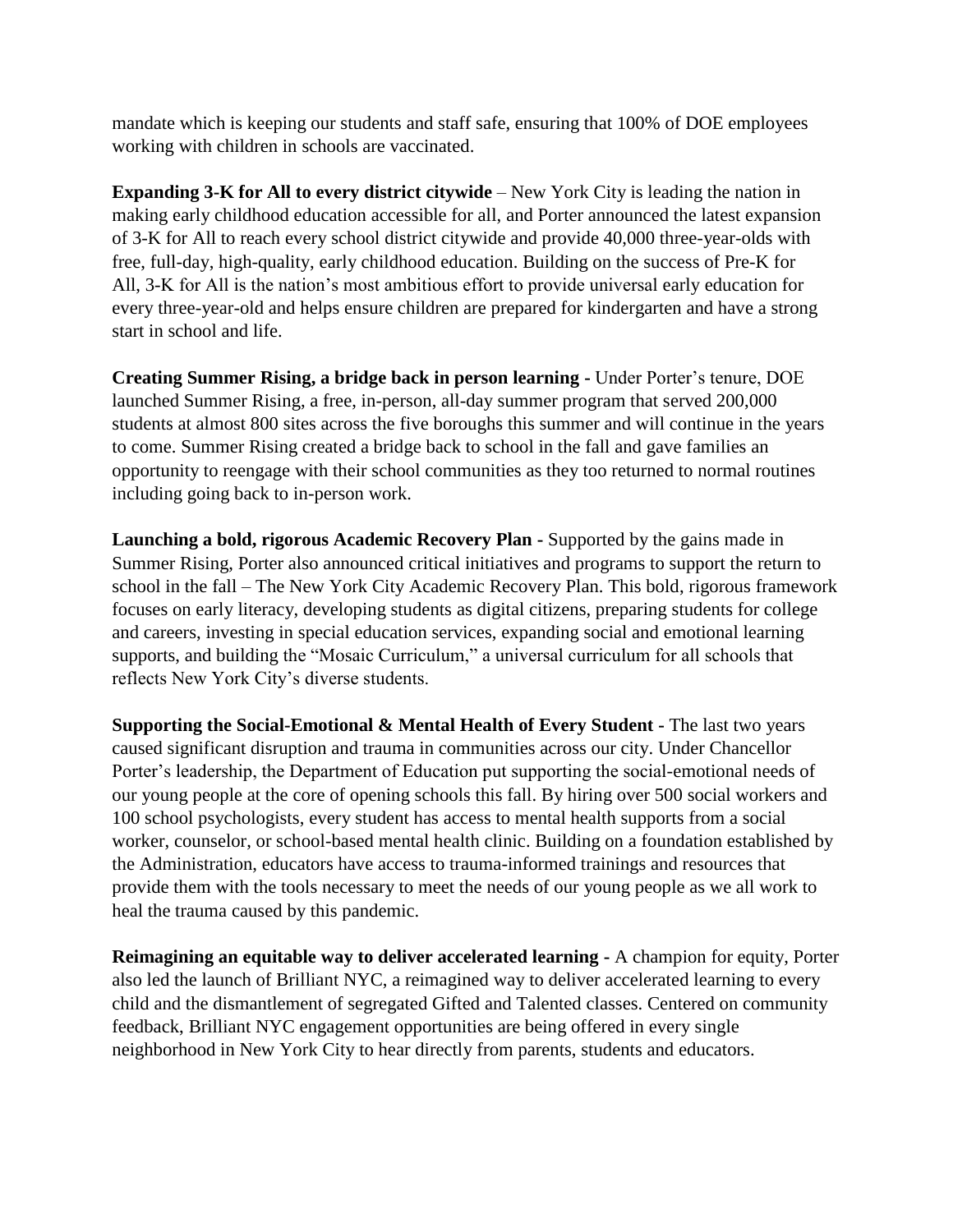Prior to her appointment as Chancellor, Porter served as Bronx Executive Superintendent, leading almost 400 schools and over 235,000 students across the entire borough. Under her tenure, The Bronx had the largest gains in graduation rates of any borough at that time, and students who went on to pursue post-secondary enrollment substantially increased.

A graduate of New York City public schools, Porter began her lifelong career in City classrooms at The Bronx School for Law, Government and Justice (LGJ). As a co-founder of LGJ, she began as a community coordinator, then teacher, and worked her way to become Principal before being asked to serve as Superintendent of District 11 in The Bronx, which covers Pelham Parkway, Eastchester and Woodlawn.

Chancellor Porter will begin as Chief Executive Officer (CEO) of The Bronx Community Foundation (BxCF) in the new year. BxCF is the first and only community foundation dedicated to supporting and investing in community power to eradicate inequity and build sustainable futures for all Bronxites. Visit [thebronx.org](https://nam10.safelinks.protection.outlook.com/?url=http%3A%2F%2Fthebronx.org%2F&data=04%7C01%7CSCasasnovas2%40schools.nyc.gov%7C03e88de662af46b90d9208d9b4da7739%7C18492cb7ef45456185710c42e5f7ac07%7C0%7C0%7C637739672655489532%7CUnknown%7CTWFpbGZsb3d8eyJWIjoiMC4wLjAwMDAiLCJQIjoiV2luMzIiLCJBTiI6Ik1haWwiLCJXVCI6Mn0%3D%7C3000&sdata=5yyJ4wgK6jqWTnlqHhGmIhg8oEzwuuICOkvDLcfeIXE%3D&reserved=0) for more information.

"As Chancellor of the New York City Department of Education, Meisha Porter made history not only as the first Black woman to lead our schools but as a committed educator who has always made centering the needs of our students her number one priority," said **Congressman Jamaal Bowman (NY-16).** "As she moves on to become the first CEO of The Bronx Community Foundation, Chancellor Porter will continue to be a beacon of hope and possibility as she works to transform the way we support Bronx families holistically. I had the immense honor of working alongside Chancellor Porter in our mission to provide an exemplary education to our students and I'm excited to see how she will continue to unlock the full potential of the Bronx. Not only has she been a teacher, principal, superintendent, executive superintendent, and school's chancellor, but more importantly she knows and loves the children and families of the Bronx intimately. I look forward to supporting her in any way that I can as she continues to manifest her vision of transformative change."

"Chancellor Meisha Ross Porter is a good friend, a lifelong educator dedicated to our public schools and an incredible champion for all of our students," said **Bronx Borough President Ruben Diaz Jr.** "Chancellor Porter worked her way up in the Department of Education and has brought energy, passion, care and enthusiasm into educating our students during one of the hardest periods of time our city has faced. While I am sad to see her leaving this role, I am thrilled that she will not be going far. Chancellor Meisha Ross Porter is a daughter of The Bronx in every sense of the word and I know she will continue to make our borough proud through her work with Bronx Community Foundation."

"Chancellor Porter took the helm of the Department of Education at a time of unprecedented hardship due to the COVID-19 crisis. I thank her for her years of service in the NYC DOE, and wish her all the best in her future endeavors," said **Senator John Liu**.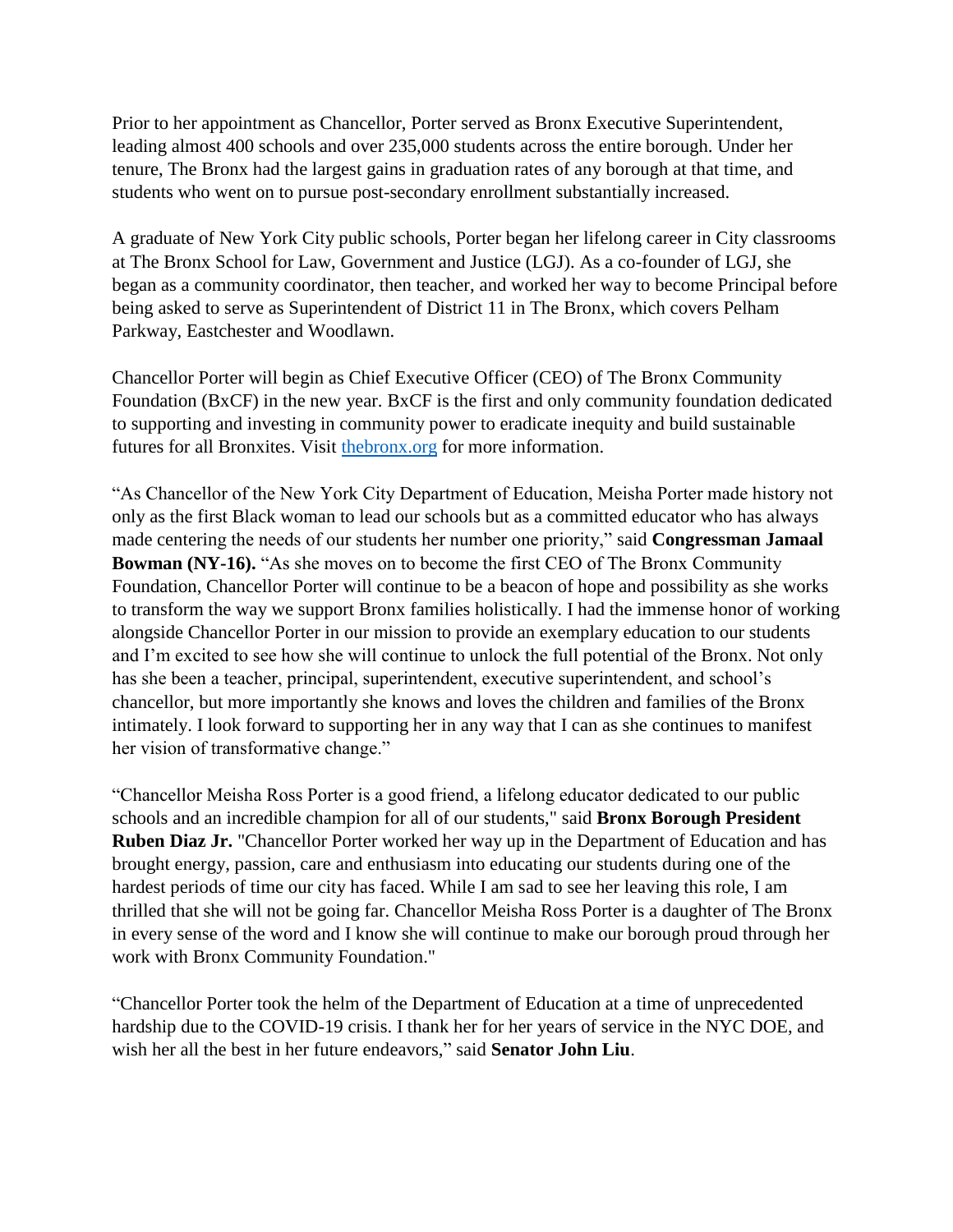"Meisha Porter's commitment to faculty, students, and families alike prove her dedication to the largest school system in the nation. By working to provide high quality education and mental health supports to all New York City's students, she has prioritized the many evolving needs of children post pandemic. I am honored to stand by a fellow Bronxite and look forward to continuing to work together for a better and fairer education system for all New Yorkers," said **Senator Luis Sepulveda**.

"Chancellor Porter has never wavered in her commitment to the young people and families of this city. Her decisive leadership during the critical moments of our city's recovery has helped move forward our education system and lay the foundation for historic investments in our future. Throughout her inspiring career in public service, she never strayed from her roots in the Bronx and her mission of a more equitable educational system that lifts up the most vulnerable communities. The determination, grace, and dedication that she brought to this role has elevated our students in the Bronx and across the city to new heights. Her commitment to the progress of our borough is unparalleled, and we are grateful to have her leadership as she takes on her new role," said **Senator Jamaal Bailey**.

"It was an honor to serve during her tenure. Her leadership at the DOE will surely be missed; she always held the achievement of our children at the forefront. I wish her well in her future endeavors, and have confidence that she will be successful in them," said **Assembly Member Michael Benedetto**.

"Porter has given a life time of service to the children of NYC public schools. I truly thank her for never giving up on our families year after year. I wish her the ultimate success in this new endeavor," said **Assembly Member Alicia Hyndman**.

"In her time as Chancellor, Meisha Porter has done tremendous work to help with the challenges our students and educators faced," said **Assembly Member Nathalia Fernandez**. "We are sad to see her move on, but know that she has and will continue to make The Bronx proud. Thank you, Chancellor Porter, for your years of service to our schools, and congratulations on your new role with the Bronx Community Foundation."

"During her tenure, Meisha Porter faced the challenging task of ensuring the safety of students and teachers as they returned to school in the time of COVID. She succeeded in this role and we should all be grateful for her service as Chancellor. I thank Chancellor Porter for her tireless commitment to our students. I wish her the best of luck in her new position as President & CEO of the Bronx Community Foundation, in which she will continue her great leadership," said **Assembly Member Kenny Burgos**.

"Chancellor Porter showered schools the city of New York with all the love and support we in the Bronx have received from her for years. Our schools will miss her frequent visits, policy changes that put children's education and safety first and her dedication to finding solutions to complex situations. On behalf of all the schools in 79th Assembly District, I say thank you and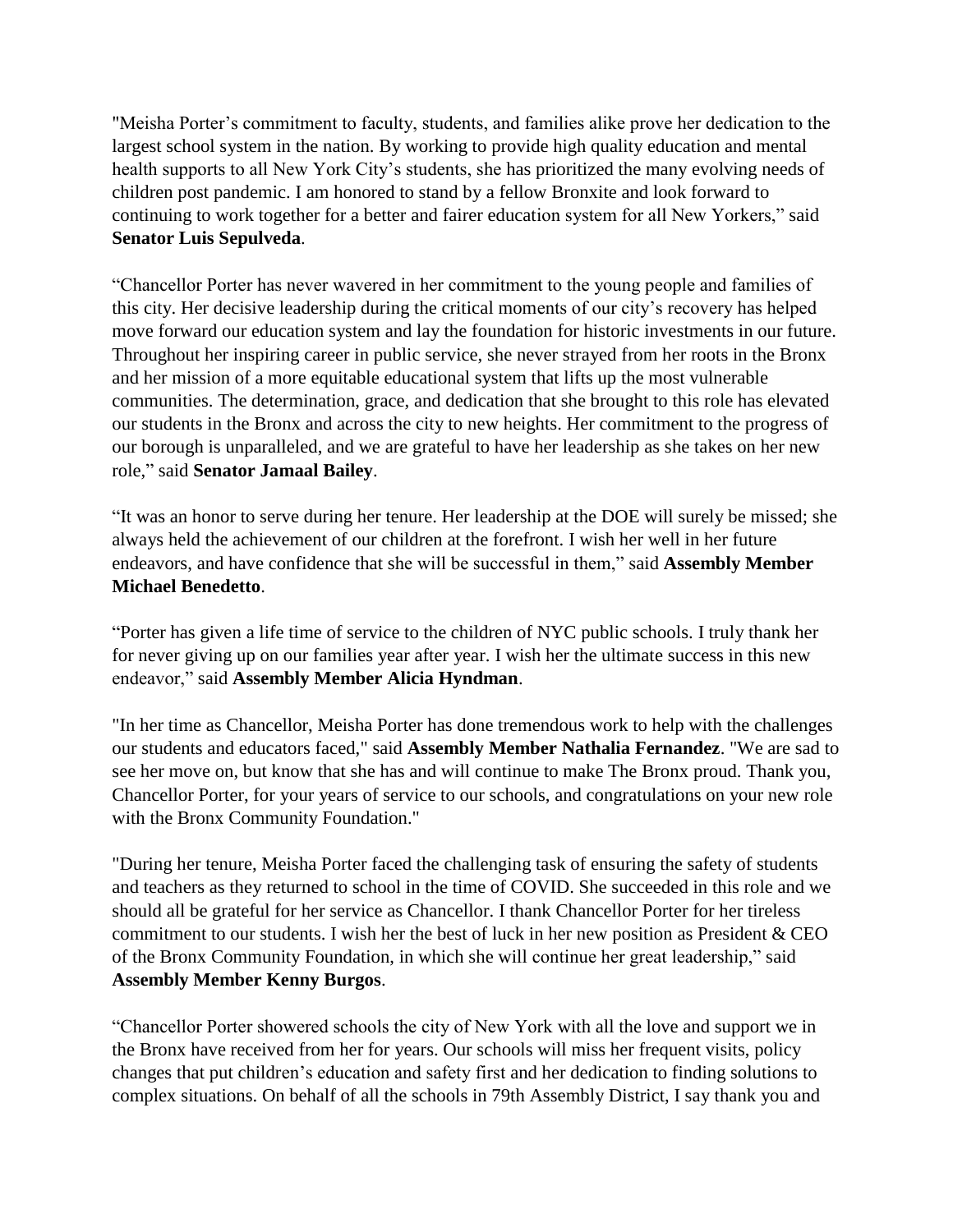we know you will continue to serve the people no matter where you are or what title you wear," said **Assembly Member Chantel Jackson**.

"Chancellor Meisha Porter was the first African American women to lead our Department of Education system amid a pandemic. During her tenure, Chancellor Porter has primarily focused on equity, inclusion, and diversity within in our NYC schools and has done so successfully. She has made it her mission to put in place restorative practices that contribute to the increase in opportunities for our young leaders. I thank her for her work and I'm sure she will continue to make a positive difference in her new position as CEO of The Bronx Community Foundation," said **Assembly Member Maritza Davila**.

"Chancellor Meisha Porter's entire career has been dedicated to New York City's children and families," said **Council Member Mark Treyger, Chair of the Committee on Education**. "Stepping into the role of Chancellor in a time of unprecedented crisis is a testament to her lifelong commitment to the public school system. I have particularly appreciated her partnership on additional mental health supports, including hundreds of new social workers, new community schools, and a pilot mental health continuum program, to support children with the most advanced needs."

"I am incredibly grateful for all of Chancellor Porter's incredible work since her appointment" said **Council Member Brad Lander** "During an unprecedented time in our City's history she has worked tirelessly for our kids and their families. She has lead with clarity and compassion, saw the gifts in all our kids, and had the hard and necessary conversations calling out segregation in our schools. I thank her for her extraordinary service to New York City, and I know she will continue to work hard at BxCF, serving communities in the Bronx"

"Chancellor Porter made HerStory as the first Black woman to serve as Schools Chancellor for the City of New York and led the Department of Education during a tumultuous time in our city's history. She led with conviction, passion, and purpose to ensure our youth received a highquality education with the return of in-person instruction, addressed a long practice of penalizing schools on decreased enrollment and worked to ensure our schools were safe and welcoming spaces for students, educators, and administrators amid a global pandemic. As she begins her new chapter as the inaugural Chief Executive Officer of The Bronx Community Foundation, I want to wish my sister and friend well wishes and blessings on her new journey. From our work in School District 9 on Equity and Excellence, to the many ribbon cuttings at new schools, countless events, forums, town halls and partnerships we have embarked on, brighter and better days lie ahead. We are grateful for the service of Chancellor Meisha Porter and look forward to our continued work together in future endeavors," said **Council Member Vanessa L. Gibson.**

"Chancellor Meisha Porter has not only played a major role in recovering our New York City education system through the pandemic, but she has also prioritized improving infrastructure that supports higher quality education for our students. Thank you Chancellor Porter for your dedication and the work you have done to protect students, families, teachers, and staff. I support